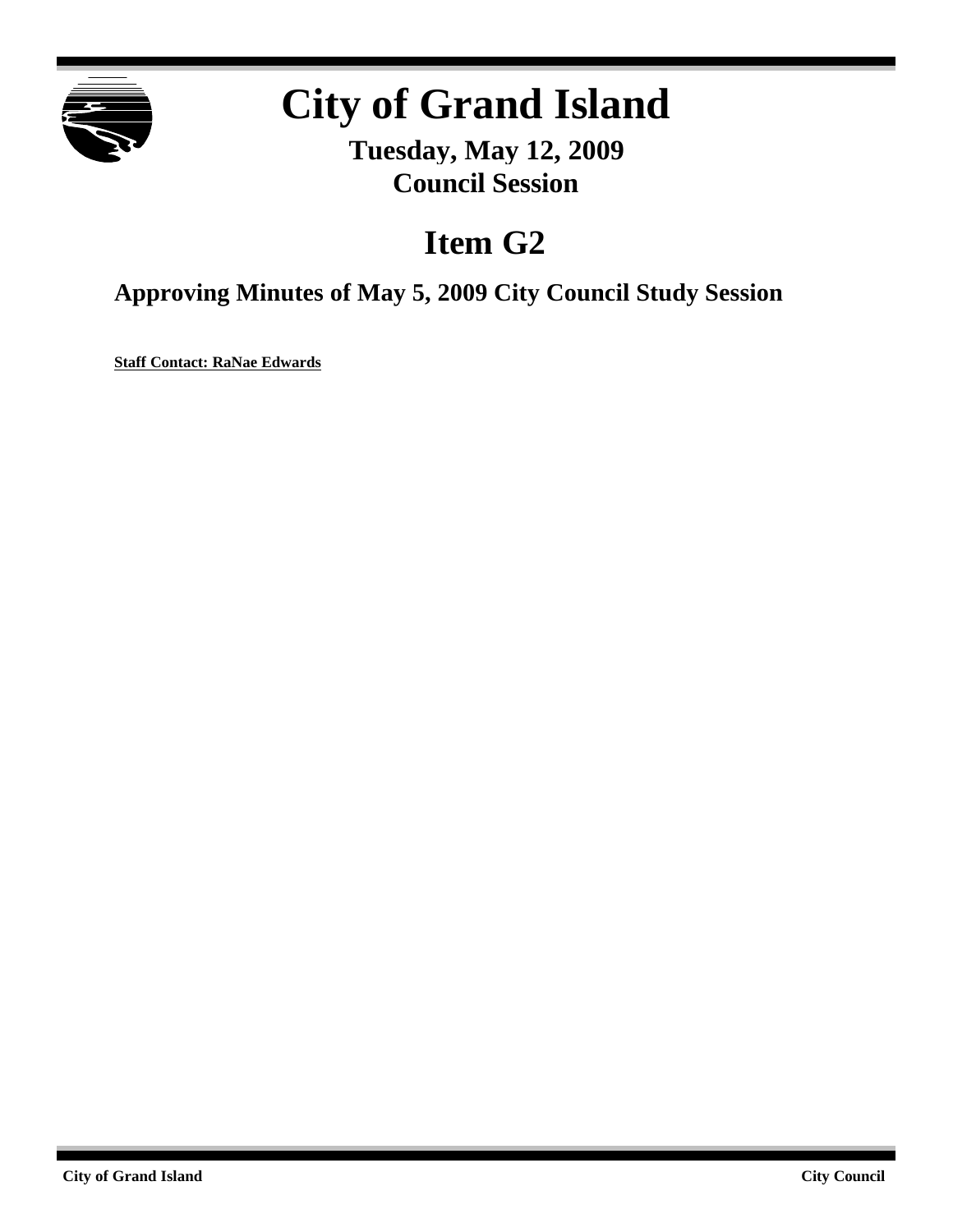## CITY OF GRAND ISLAND, NEBRASKA

## MINUTES OF CITY COUNCIL STUDY SESSION May 5, 2009

Pursuant to due call and notice thereof, a Study Session of the City Council of the City of Grand Island, Nebraska was conducted in the Community Meeting Room of City Hall, 100 East First Street, on May 5, 2009. Notice of the meeting was given in the *Grand Island Independent* on April 29, 2009.

Mayor Margaret Hornady called the meeting to order at 7:00 p.m. The following Councilmember's were present: Gericke, Nickerson, Ramsey, Zapata, Carney, Haase, Niemann, and Meyer. Councilmember's Gilbert and Dugan were absent. The following City Officials were present: City Administrator Jeff Pederson, City Clerk RaNae Edwards, City Attorney Dale Shotkoski, Public Works Director Steve Riehle , and Finance Director David Springer.

INVOCATION was given by Mayor Margaret Hornady followed by the PLEDGE OF ALLEGIANCE.

MAYOR COMMUNICATION: Mayor Hornady mentioned meetings last week with Fonner Park the State Fair Board and architects to discuss the State Fair.

Presentation on Waste Water Capital Improvement Plan and Cost-of-Service Based Rate Study. Steve Riehle, Public Works Director reported that Black & Veatch had been hired for engineering consulting services related to a digester complex. Capital improvement projects budgeted through 2013 was collection system, lift stations, and waste water treatment plant. Mr. Riehle introduced Bill Stoner with Black & Veatch to update the council concerning the digester project, options, costs, and rate study.

The following major projects in the Capital Improvement Plan were presented for 2009 – 2010:

- Digester Complex
- Additional Final Clarifier
- Aeration Basin Improvements

Mr. Riehle gave a PowerPoint presentation concerning background of the Digestion Project. The following advantages for anaerobic digestion were presented:

- Reliable and consistent process widely used with successful track record
- Lowest O&M costs
- Major reduction in solids
- Pathogen reduction (Class B) allow immediate land application
- Improved de-watering ability of solids
- Enclosed to control odors
- Potential beneficial use of digester gas

JBS Concerns presented were:

- Ammonia Insufficient aeration capacity to treat ammonia in the summer
- Sulfides Odors and solids production associated with treatment process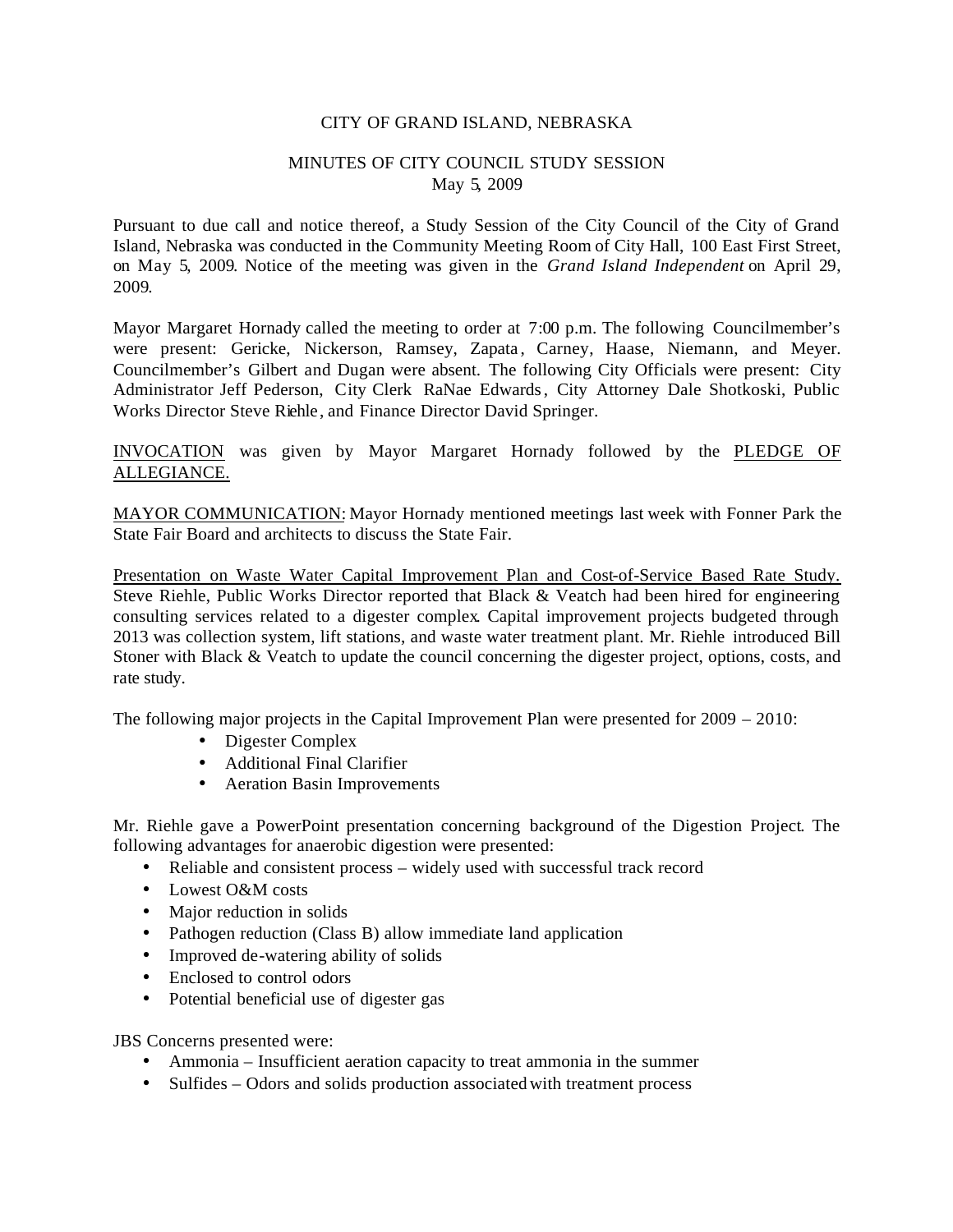Derek Cambridge with Black & Veatch presented the following Digestion Project update:

- Six options and costs developed
- Focused on capacity of the existing liquid treatment process based on Capacity Analysis
- Reviewed with City staff in November Workshop
- Digester project on-hold following November Workshop until rate study approved

Black and Veatch recommended Option 2A at a cost of \$19.6 million which provided redundancy with capacity for 100% expansion of the liquid process. This option would allow a digester building area of 12,000 sq ft. Option 2A was the most cost effective.

Anna White with Black & Veatch presented the following information on the Rate Study:

- Maintain Revenue Adequacy
- Use Fair and Equitable Cost Allocations
- Use Practical Rate and Billing Formats
- Minimize Customer Impacts
- Maximize Customer Understanding and Acceptance

The focus of the Cost of Service was to match the costs of providing service to individual customer classes and to design rates to equitably recover costs. It was recommended that the City reevaluate rates at least every 3 years. Projected revenue for 2010 was \$8,730,500 with requirements of \$9,341,600.

The following Rate Design Methodology - Process was used:

- Review Suitability of Existing Rate Structure
- Examine Alternative Structures
- Design Cost of Service Rates
- Examine impact of Rates on Individual Customers and Classes

The following was presented for Typical Residential Bills:

| Residential | <b>Existing Rates</b> | 2010    | 2011    | 2012    | 2013    |
|-------------|-----------------------|---------|---------|---------|---------|
| Small       | \$15.09               | \$15.49 | \$16.64 | \$17.64 | \$18.89 |
| Medium      | 17.83                 | 18.39   | 20.00   | 21.40   | 23.15   |
| Large       | 28.79                 | 29.99   | 33.44   | 36.44   | 40.19   |

The following recommendations were made:

- Approve moving forward with Option 2A for the Digesters
- Approve moving forward with finalizing the Rate Study recommending the proposed rates presented

Discussion was held concerning the timeframe of the project with the digester to be completed by 2013. Finance Director David Springer stated cash reserves were currently \$10.8 million. Thirty year bonds were mentioned for this project.

JBS volume charges were discussed relating to the more you use the less you pay. Ms. White explained the structure of rates for JBS and surcharge rates. The difference between flat rates and cost of service rates were explained. John Henderson, Wastewater Treatment Plant Superintendent answered questions concerning the sulfide trend of JBS.